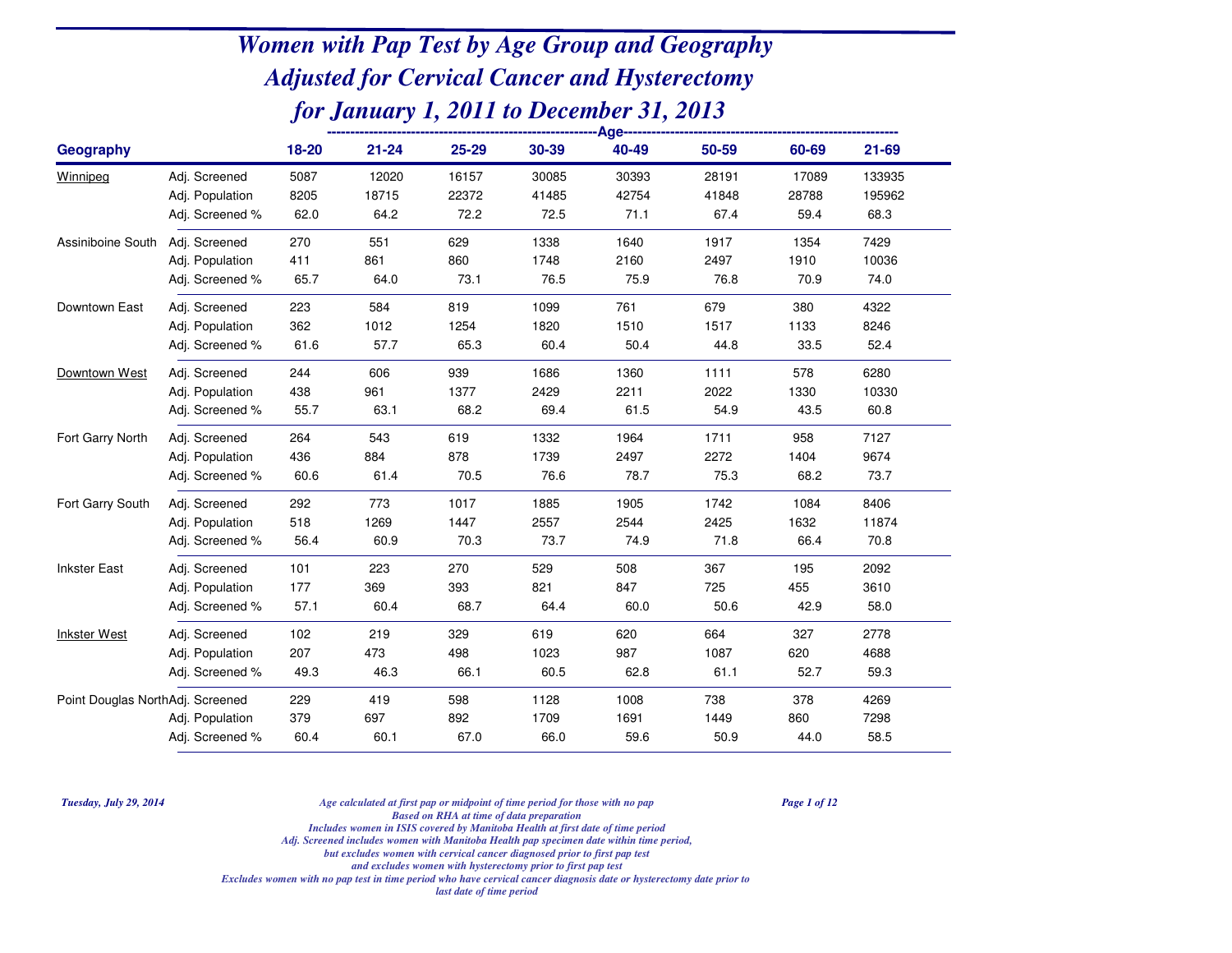| Geography                        |                 | 18-20 | $21 - 24$ | $25 - 29$ | 30-39 | 40-49 | 50-59 | 60-69 | $21 - 69$ |
|----------------------------------|-----------------|-------|-----------|-----------|-------|-------|-------|-------|-----------|
| Point Douglas SouthAdj. Screened |                 | 107   | 232       | 263       | 396   | 364   | 214   | 109   | 1578      |
|                                  | Adj. Population | 175   | 362       | 407       | 655   | 696   | 548   | 321   | 2989      |
|                                  | Adj. Screened % | 61.1  | 64.1      | 64.6      | 60.5  | 52.3  | 39.1  | 34.0  | 52.8      |
| <b>River East East</b>           | Adj. Screened   | 220   | 478       | 652       | 1321  | 1334  | 1246  | 674   | 5705      |
|                                  | Adj. Population | 340   | 756       | 882       | 1800  | 1872  | 1836  | 1168  | 8314      |
|                                  | Adj. Screened % | 64.7  | 63.2      | 73.9      | 73.4  | 71.3  | 67.9  | 57.7  | 68.6      |
| <b>River East West</b>           | Adj. Screened   | 242   | 642       | 807       | 1528  | 1567  | 1697  | 1147  | 7388      |
|                                  | Adj. Population | 394   | 984       | 1069      | 2028  | 2122  | 2439  | 1911  | 10553     |
|                                  | Adj. Screened % | 61.4  | 65.2      | 75.5      | 75.3  | 73.8  | 69.6  | 60.0  | 70.0      |
| <b>River East North</b>          | Adj. Screened   | 101   | 153       | 128       | 387   | 613   | 620   | 316   | 2217      |
|                                  | Adj. Population | 148   | 231       | 177       | 460   | 737   | 765   | 465   | 2835      |
|                                  | Adj. Screened % | 68.2  | 66.2      | 72.3      | 84.1  | 83.2  | 81.0  | 68.0  | 78.2      |
| <b>River East South</b>          | Adj. Screened   | 156   | 381       | 498       | 746   | 618   | 484   | 245   | 2972      |
|                                  | Adj. Population | 232   | 560       | 697       | 1116  | 1009  | 887   | 526   | 4795      |
|                                  | Adj. Screened % | 67.2  | 68.0      | 71.4      | 66.8  | 61.2  | 54.6  | 46.6  | 62.0      |
| River Heights East Adj. Screened |                 | 158   | 564       | 858       | 1030  | 696   | 804   | 594   | 4546      |
|                                  | Adj. Population | 236   | 796       | 1120      | 1438  | 1006  | 1196  | 986   | 6542      |
|                                  | Adj. Screened % | 66.9  | 70.9      | 76.6      | 71.6  | 69.2  | 67.2  | 60.2  | 69.5      |
| River Heights West Adj. Screened |                 | 259   | 702       | 981       | 1758  | 1810  | 1628  | 1068  | 7947      |
|                                  | Adj. Population | 403   | 1042      | 1262      | 2287  | 2389  | 2274  | 1636  | 10890     |
|                                  | Adj. Screened % | 64.3  | 67.4      | 77.7      | 76.9  | 75.8  | 71.6  | 65.3  | 73.0      |
| St. Boniface East                | Adj. Screened   | 347   | 698       | 927       | 2257  | 2176  | 1834  | 1147  | 9039      |
|                                  | Adj. Population | 508   | 1013      | 1189      | 2840  | 2808  | 2461  | 1693  | 12004     |
|                                  | Adj. Screened % | 68.3  | 68.9      | 78.0      | 79.5  | 77.5  | 74.5  | 67.7  | 75.3      |
| St. Boniface West Adj. Screened  |                 | 111   | 351       | 444       | 671   | 627   | 658   | 404   | 3155      |
|                                  | Adj. Population | 162   | 503       | 621       | 875   | 886   | 957   | 654   | 4496      |
|                                  | Adj. Screened % | 68.5  | 69.8      | 71.5      | 76.7  | 70.8  | 68.8  | 61.8  | 70.2      |

*Tuesday, July 29, 2014*

*Age calculated at first pap or midpoint of time period for those with no pap Page 2 of 12*

*Based on RHA at time of data preparation*

*Includes women in ISIS covered by Manitoba Health at first date of time period*

 *Adj. Screened includes women with Manitoba Health pap specimen date within time period,but excludes women with cervical cancer diagnosed prior to first pap test*

*and excludes women with hysterectomy prior to first pap test*

*Excludes women with no pap test in time period who have cervical cancer diagnosis date or hysterectomy date prior to*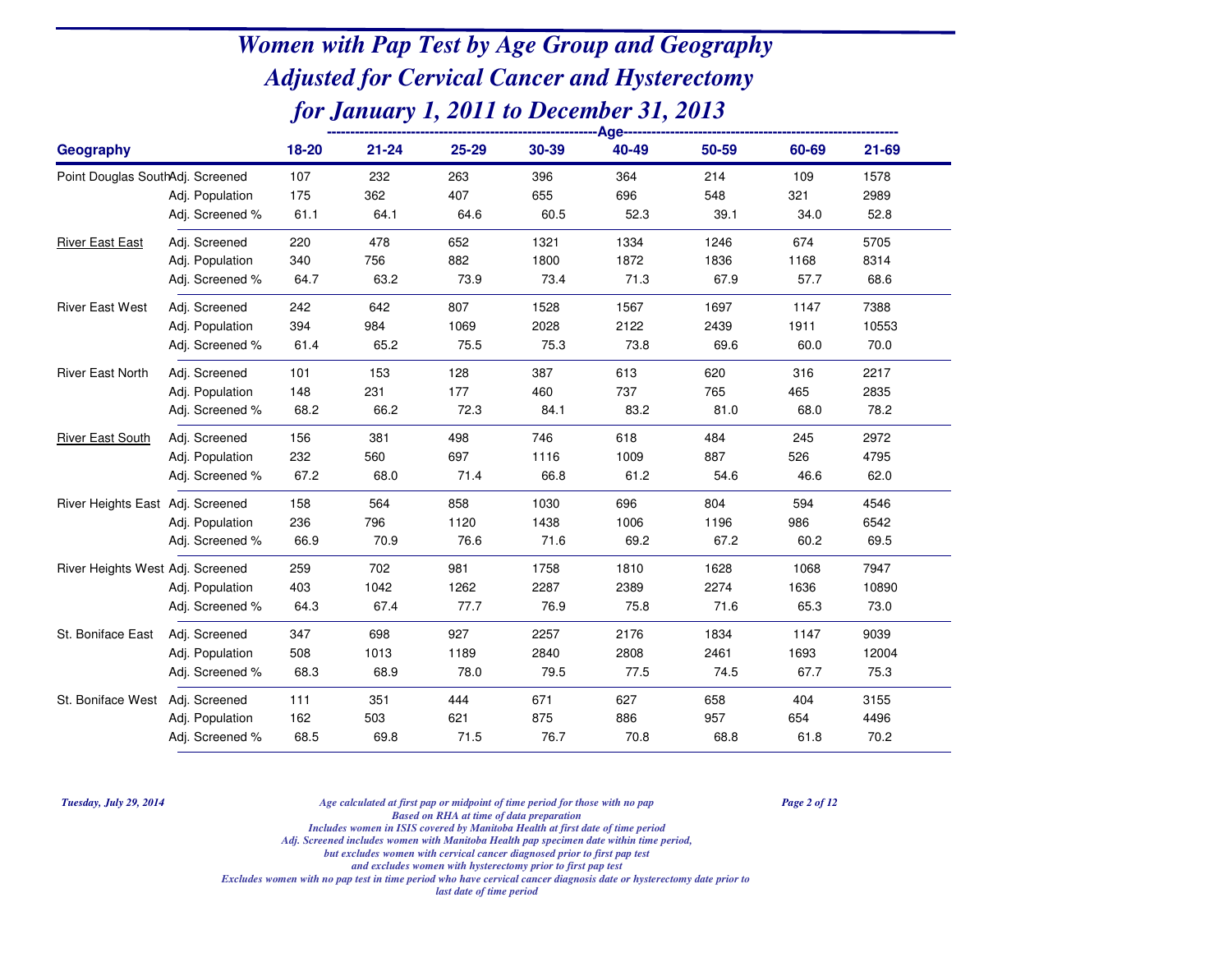| Geography                         |                 | $18 - 20$ | $21 - 24$ | 25-29 | 30-39 | 40-49 | 50-59 | 60-69 | 21-69  |
|-----------------------------------|-----------------|-----------|-----------|-------|-------|-------|-------|-------|--------|
| St. James - Assiniboral EScreened |                 | 198       | 494       | 699   | 1175  | 1183  | 1137  | 636   | 5324   |
|                                   | Adj. Population | 295       | 703       | 926   | 1592  | 1660  | 1682  | 1051  | 7614   |
|                                   | Adj. Screened % | 67.1      | 70.3      | 75.5  | 73.8  | 71.3  | 67.6  | 60.5  | 69.9   |
| St. James - AssiniboledjMScreened |                 | 277       | 564       | 726   | 1354  | 1623  | 1379  | 1150  | 6796   |
|                                   | Adj. Population | 396       | 838       | 971   | 1801  | 2145  | 1955  | 1684  | 9394   |
|                                   | Adj. Screened % | 69.9      | 67.3      | 74.8  | 75.2  | 75.7  | 70.5  | 68.3  | 72.3   |
| St. Vital North                   | Adj. Screened   | 197       | 477       | 680   | 1081  | 1130  | 1080  | 803   | 5251   |
|                                   | Adj. Population | 301       | 707       | 931   | 1490  | 1503  | 1559  | 1292  | 7482   |
|                                   | Adj. Screened % | 65.4      | 67.5      | 73.0  | 72.6  | 75.2  | 69.3  | 62.2  | 70.2   |
| St. Vital South                   | Adj. Screened   | 324       | 730       | 875   | 1874  | 2170  | 2259  | 1225  | 9133   |
|                                   | Adj. Population | 511       | 1048      | 1168  | 2398  | 2728  | 2913  | 1806  | 12061  |
|                                   | Adj. Screened % | 63.4      | 69.7      | 74.9  | 78.1  | 79.5  | 77.5  | 67.8  | 75.7   |
| Seven Oaks East                   | Adj. Screened   | 219       | 548       | 791   | 1726  | 1633  | 1537  | 850   | 7085   |
|                                   | Adj. Population | 396       | 883       | 1112  | 2415  | 2407  | 2372  | 1594  | 10783  |
|                                   | Adj. Screened % | 55.3      | 62.1      | 71.1  | 71.5  | 67.8  | 64.8  | 53.3  | 65.7   |
| Seven Oaks West                   | Adj. Screened   | 104       | 327       | 493   | 1048  | 994   | 852   | 523   | 4237   |
|                                   | Adj. Population | 259       | 678       | 814   | 1661  | 1581  | 1454  | 1109  | 7297   |
|                                   | Adj. Screened % | 40.2      | 48.2      | 60.6  | 63.1  | 62.9  | 58.6  | 47.2  | 58.1   |
| Seven Oaks North                  | Adj. Screened   | 32        | 65        | 95    | 230   | 277   | 275   | 142   | 1084   |
|                                   | Adj. Population | 58        | 96        | 133   | 288   | 355   | 356   | 222   | 1450   |
|                                   | Adj. Screened % | 55.2      | 67.7      | 71.4  | 79.9  | 78.0  | 77.2  | 64.0  | 74.8   |
| Transcona                         | Adj. Screened   | 310       | 696       | 1020  | 1887  | 1812  | 1558  | 802   | 7775   |
|                                   | Adj. Population | 463       | 989       | 1294  | 2495  | 2403  | 2200  | 1326  | 10707  |
|                                   | Adj. Screened % | 67.0      | 70.4      | 78.8  | 75.6  | 75.4  | 70.8  | 60.5  | 72.6   |
| All other Manitoba                | Adj. Screened   | 4647      | 9656      | 11644 | 20923 | 20442 | 18619 | 11341 | 92625  |
|                                   | Adj. Population | 7095      | 14251     | 15743 | 29677 | 30756 | 29105 | 20067 | 139599 |
|                                   | Adj. Screened % | 65.5      | 67.8      | 74.0  | 70.5  | 66.5  | 64.0  | 56.5  | 66.4   |

*Tuesday, July 29, 2014*

*Age calculated at first pap or midpoint of time period for those with no pap Page 3 of 12*

*Based on RHA at time of data preparation*

*Includes women in ISIS covered by Manitoba Health at first date of time period*

 *Adj. Screened includes women with Manitoba Health pap specimen date within time period,but excludes women with cervical cancer diagnosed prior to first pap test*

*and excludes women with hysterectomy prior to first pap test*

*Excludes women with no pap test in time period who have cervical cancer diagnosis date or hysterectomy date prior to*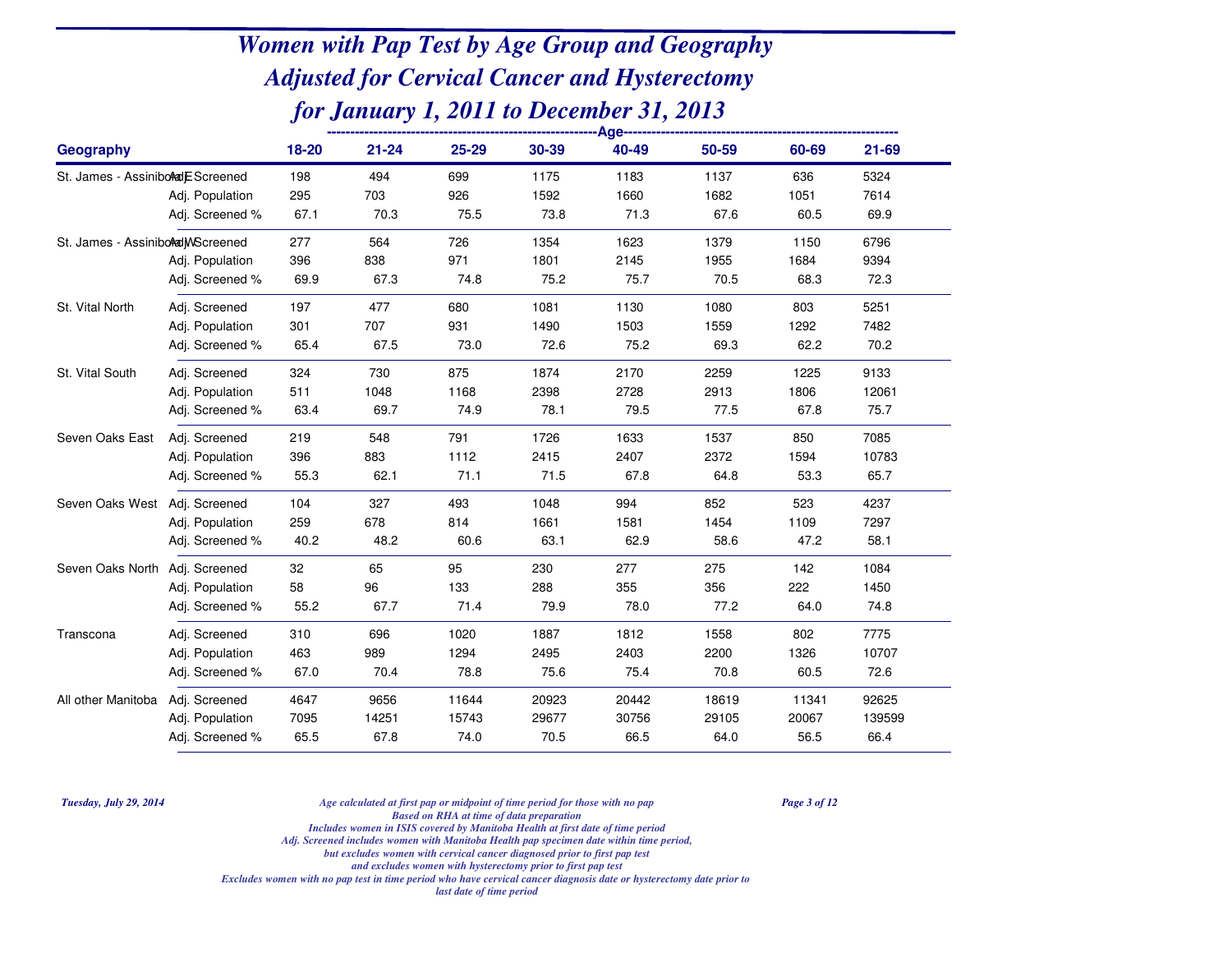| <b>Geography</b>                 |                 | $18 - 20$ | $21 - 24$ | 25-29 | 30-39 | 40-49 | 50-59 | 60-69 | 21-69 |
|----------------------------------|-----------------|-----------|-----------|-------|-------|-------|-------|-------|-------|
| Selkirk                          | Adj. Screened   | 93        | 168       | 200   | 354   | 464   | 379   | 260   | 1825  |
|                                  | Adj. Population | 132       | 253       | 244   | 480   | 604   | 563   | 447   | 2591  |
|                                  | Adj. Screened % | 70.5      | 66.4      | 82.0  | 73.8  | 76.8  | 67.3  | 58.2  | 70.4  |
| Stonewall/Teulon                 | Adj. Screened   | 148       | 320       | 384   | 789   | 929   | 831   | 462   | 3715  |
|                                  | Adj. Population | 218       | 453       | 488   | 1038  | 1270  | 1193  | 769   | 5211  |
|                                  | Adj. Screened % | 67.9      | 70.6      | 78.7  | 76.0  | 73.1  | 69.7  | 60.1  | 71.3  |
| Wpg Beach/ St. And AdjusScreened |                 | 116       | 245       | 281   | 644   | 958   | 861   | 526   | 3515  |
|                                  | Adj. Population | 187       | 334       | 383   | 823   | 1275  | 1180  | 813   | 4808  |
|                                  | Adj. Screened % | 62.0      | 73.4      | 73.4  | 78.3  | 75.1  | 73.0  | 64.7  | 73.1  |
| St. Clements                     | Adj. Screened   | 54        | 117       | 129   | 349   | 485   | 394   | 255   | 1729  |
|                                  | Adj. Population | 72        | 158       | 168   | 439   | 634   | 562   | 406   | 2367  |
|                                  | Adj. Screened % | 75.0      | 74.1      | 76.8  | 79.5  | 76.5  | 70.1  | 62.8  | 73.0  |
| Springfield                      | Adj. Screened   | 105       | 210       | 287   | 652   | 763   | 661   | 354   | 2927  |
|                                  | Adj. Population | 170       | 317       | 360   | 811   | 999   | 890   | 567   | 3944  |
|                                  | Adj. Screened % | 61.8      | 66.2      | 79.7  | 80.4  | 76.4  | 74.3  | 62.4  | 74.2  |
| Beausejour                       | Adj. Screened   | 66        | 147       | 203   | 337   | 362   | 354   | 218   | 1621  |
|                                  | Adj. Population | 94        | 202       | 239   | 457   | 479   | 501   | 343   | 2221  |
|                                  | Adj. Screened % | 70.2      | 72.8      | 84.9  | 73.7  | 75.6  | 70.7  | 63.6  | 73.0  |
| Pinawa/ Lac Du BonAdt. Screened  |                 | 41        | 75        | 80    | 189   | 297   | 419   | 417   | 1477  |
|                                  | Adj. Population | 56        | 111       | 115   | 251   | 423   | 607   | 649   | 2156  |
|                                  | Adj. Screened % | 73.2      | 67.6      | 69.6  | 75.3  | 70.2  | 69.0  | 64.3  | 68.5  |
| Whiteshell                       | Adj. Screened   | 18        | 39        | 44    | 77    | 133   | 147   | 108   | 548   |
|                                  | Adj. Population | 26        | 73        | 69    | 112   | 174   | 214   | 170   | 812   |
|                                  | Adj. Screened % | 69.2      | 53.4      | 63.8  | 68.8  | 76.4  | 68.7  | 63.5  | 67.5  |
| Gimli                            | Adj. Screened   | 30        | 45        | 29    | 106   | 152   | 230   | 217   | 779   |
|                                  | Adj. Population | 37        | 53        | 44    | 138   | 201   | 303   | 322   | 1061  |
|                                  | Adj. Screened % | 81.1      | 84.9      | 65.9  | 76.8  | 75.6  | 75.9  | 67.4  | 73.4  |

*Tuesday, July 29, 2014*

*Age calculated at first pap or midpoint of time period for those with no pap Page 4 of 12*

*Based on RHA at time of data preparation*

*Includes women in ISIS covered by Manitoba Health at first date of time period*

 *Adj. Screened includes women with Manitoba Health pap specimen date within time period,but excludes women with cervical cancer diagnosed prior to first pap test*

*and excludes women with hysterectomy prior to first pap test*

*Excludes women with no pap test in time period who have cervical cancer diagnosis date or hysterectomy date prior to*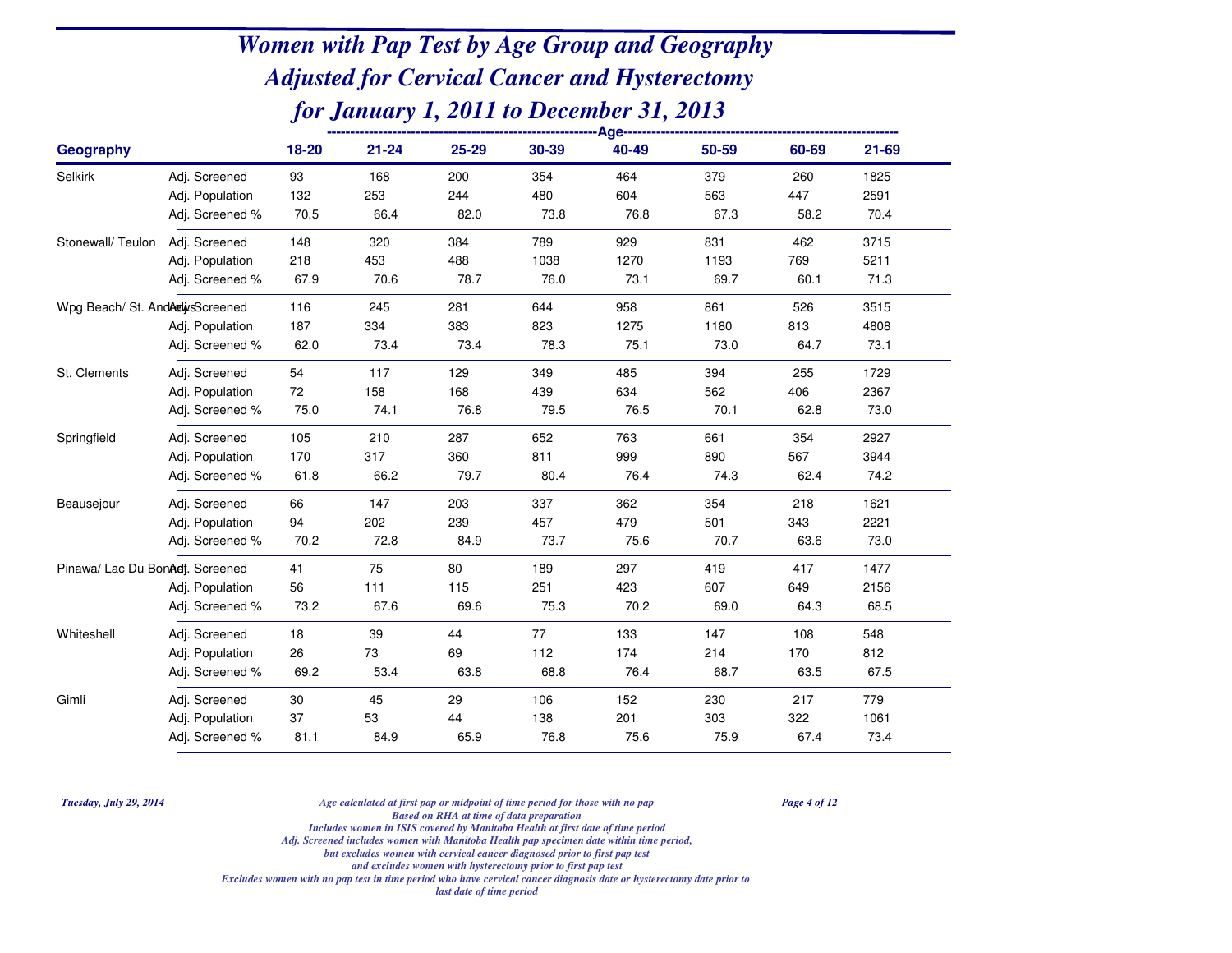| <b>Geography</b>                  |                 | 18-20 | $21 - 24$ | 25-29 | 30-39 | 40-49 | 50-59 | 60-69 | 21-69 |  |
|-----------------------------------|-----------------|-------|-----------|-------|-------|-------|-------|-------|-------|--|
| Arborg/ Riverton                  | Adj. Screened   | 22    | 83        | 94    | 152   | 153   | 179   | 112   | 773   |  |
|                                   | Adj. Population | 54    | 131       | 130   | 222   | 226   | 274   | 197   | 1180  |  |
|                                   | Adj. Screened % | 40.7  | 63.4      | 72.3  | 68.5  | 67.7  | 65.3  | 56.9  | 65.5  |  |
| St. Laurent                       | Adj. Screened   | 39    | 56        | 66    | 109   | 140   | 169   | 105   | 645   |  |
|                                   | Adj. Population | 55    | 78        | 90    | 173   | 215   | 261   | 207   | 1024  |  |
|                                   | Adj. Screened % | 70.9  | 71.8      | 73.3  | 63.0  | 65.1  | 64.8  | 50.7  | 63.0  |  |
| Powerview/ Pine Fallsdj. Screened |                 | 54    | 127       | 128   | 191   | 181   | 140   | 66    | 833   |  |
|                                   | Adj. Population | 89    | 185       | 185   | 340   | 326   | 296   | 171   | 1503  |  |
|                                   | Adj. Screened % | 60.7  | 68.6      | 69.2  | 56.2  | 55.5  | 47.3  | 38.6  | 55.4  |  |
| Fisher/ Peguis                    | Adj. Screened   | 94    | 144       | 156   | 236   | 272   | 218   | 89    | 1115  |  |
|                                   | Adj. Population | 121   | 203       | 220   | 357   | 446   | 364   | 215   | 1805  |  |
|                                   | Adj. Screened % | 77.7  | 70.9      | 70.9  | 66.1  | 61.0  | 59.9  | 41.4  | 61.8  |  |
| Eriksdale/ Ashern                 | Adj. Screened   | 66    | 108       | 112   | 177   | 220   | 193   | 115   | 925   |  |
|                                   | Adj. Population | 98    | 178       | 170   | 297   | 373   | 329   | 240   | 1587  |  |
|                                   | Adj. Screened % | 67.3  | 60.7      | 65.9  | 59.6  | 59.0  | 58.7  | 47.9  | 58.3  |  |
| Northern Remote                   | Adj. Screened   | 64    | 105       | 97    | 137   | 86    | 50    | 10    | 485   |  |
|                                   | Adj. Population | 82    | 137       | 127   | 210   | 187   | 118   | 48    | 827   |  |
|                                   | Adj. Screened % | 78.0  | 76.6      | 76.4  | 65.2  | 46.0  | 42.4  | 20.8  | 58.6  |  |
| Flin Flon/ Snow LakeXdCrScreened  |                 | 94    | 178       | 214   | 380   | 309   | 257   | 101   | 1439  |  |
|                                   | Adj. Population | 154   | 278       | 322   | 607   | 574   | 539   | 322   | 2642  |  |
|                                   | Adj. Screened % | 61.0  | 64.0      | 66.5  | 62.6  | 53.8  | 47.7  | 31.4  | 54.5  |  |
| The Pas/ OCN/ KelsAdj. Screened   |                 | 54    | 89        | 120   | 229   | 241   | 282   | 142   | 1103  |  |
|                                   | Adj. Population | 91    | 145       | 188   | 377   | 427   | 521   | 311   | 1969  |  |
|                                   | Adj. Screened % | 59.3  | 61.4      | 63.8  | 60.7  | 56.4  | 54.1  | 45.7  | 56.0  |  |
| Lynn/ MC FN/ Leaf/ @dP. Screened  |                 | 11    | 22        | 31    | 36    | 29    | 21    | 5     | 144   |  |
|                                   | Adj. Population | 17    | 28        | 37    | 54    | 47    | 46    | 28    | 240   |  |
|                                   | Adj. Screened % | 64.7  | 78.6      | 83.8  | 66.7  | 61.7  | 45.7  | 17.9  | 60.0  |  |

*Tuesday, July 29, 2014*

 *Age calculated at first pap or midpoint of time period for those with no pap Page 5 of 12 Based on RHA at time of data preparation*

*Includes women in ISIS covered by Manitoba Health at first date of time period*

*Adj. Screened includes women with Manitoba Health pap specimen date within time period,*

*but excludes women with cervical cancer diagnosed prior to first pap testand excludes women with hysterectomy prior to first pap test*

*Excludes women with no pap test in time period who have cervical cancer diagnosis date or hysterectomy date prior to*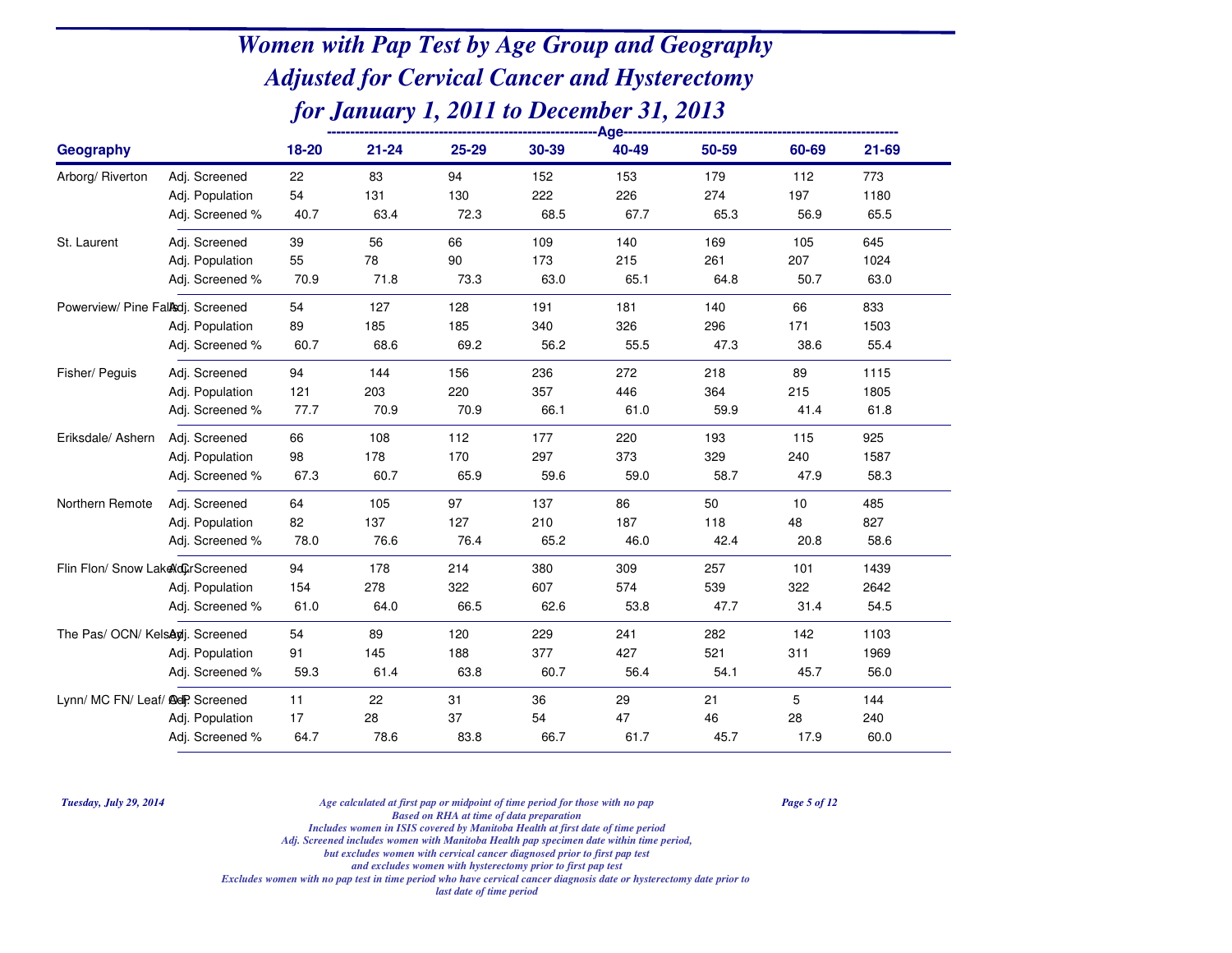| Geography       |                                  | 18-20          | $21 - 24$ | 25-29 | 30-39 | 40-49 | 50-59 | 60-69 | 21-69 |  |
|-----------------|----------------------------------|----------------|-----------|-------|-------|-------|-------|-------|-------|--|
|                 | Thompson/ Mystery AdkeScreened   | 141            | 242       | 374   | 562   | 595   | 344   | 143   | 2260  |  |
|                 | Adj. Population                  | 189            | 338       | 470   | 796   | 838   | 541   | 267   | 3250  |  |
|                 | Adj. Screened %                  | 74.6           | 71.6      | 79.6  | 70.6  | 71.0  | 63.6  | 53.6  | 69.5  |  |
| <b>Bay Line</b> | Adj. Screened                    | $\overline{7}$ | 18        | 16    | 43    | 33    | 25    | 9     | 144   |  |
|                 | Adj. Population                  | 9              | 24        | 23    | 58    | 55    | 55    | 35    | 250   |  |
|                 | Adj. Screened %                  | 77.8           | 75.0      | 69.6  | 74.1  | 60.0  | 45.5  | 25.7  | 57.6  |  |
|                 | Gillam/ Fox Lake CNAdj. Screened | 19             | 29        | 57    | 89    | 63    | 47    | 9     | 294   |  |
|                 | Adj. Population                  | 22             | 40        | 69    | 109   | 87    | 79    | 26    | 410   |  |
|                 | Adj. Screened %                  | 86.4           | 72.5      | 82.6  | 81.7  | 72.4  | 59.5  | 34.6  | 71.7  |  |
|                 | GR/ Misipawistik CNAMLScreened   | 62             | 100       | 77    | 106   | 89    | 37    | 8     | 417   |  |
|                 | Adj. Population                  | 83             | 133       | 111   | 210   | 233   | 122   | 49    | 858   |  |
|                 | Adj. Screened %                  | 74.7           | 75.2      | 69.4  | 50.5  | 38.2  | 30.3  | 16.3  | 48.6  |  |
|                 | Pukatawagan/ MathiasjCScreened   | 33             | 78        | 72    | 84    | 69    | 27    | 4     | 334   |  |
|                 | Adj. Population                  | 46             | 114       | 86    | 135   | 111   | 67    | 16    | 529   |  |
|                 | Adj. Screened %                  | 71.7           | 68.4      | 83.7  | 62.2  | 62.2  | 40.3  | 25.0  | 63.1  |  |
|                 | Sayisi Dene/ Tadoul&dBaScreened  | 37             | 63        | 59    | 81    | 70    | 30    | 10    | 313   |  |
|                 | Adj. Population                  | 43             | 76        | 75    | 111   | 107   | 58    | 34    | 461   |  |
|                 | Adj. Screened %                  | 86.0           | 82.9      | 78.7  | 73.0  | 65.4  | 51.7  | 29.4  | 67.9  |  |
|                 | Nelson House/ Nisichalw Screened | 67             | 85        | 80    | 125   | 98    | 31    | 14    | 433   |  |
|                 | Adj. Population                  | 84             | 116       | 112   | 201   | 190   | 77    | 47    | 743   |  |
|                 | Adj. Screened %                  | 79.8           | 73.3      | 71.4  | 62.2  | 51.6  | 40.3  | 29.8  | 58.3  |  |
|                 | Shamattawa FN/YorkdFaScreened    | 62             | 114       | 83    | 162   | 119   | 67    | 13    | 558   |  |
|                 | Adj. Population                  | 81             | 160       | 123   | 257   | 223   | 127   | 54    | 944   |  |
|                 | Adj. Screened %                  | 76.5           | 71.3      | 67.5  | 63.0  | 53.4  | 52.8  | 24.1  | 59.1  |  |
|                 | Bunibonibee/ OxfordAdipuScreened | 72             | 135       | 119   | 168   | 103   | 33    | 22    | 580   |  |
|                 | Adj. Population                  | 97             | 197       | 166   | 270   | 199   | 97    | 63    | 992   |  |
|                 | Adj. Screened %                  | 74.2           | 68.5      | 71.7  | 62.2  | 51.8  | 34.0  | 34.9  | 58.5  |  |

*Tuesday, July 29, 2014*

 *Age calculated at first pap or midpoint of time period for those with no pap Page 6 of 12 Based on RHA at time of data preparation*

*Includes women in ISIS covered by Manitoba Health at first date of time period*

*Adj. Screened includes women with Manitoba Health pap specimen date within time period,*

*but excludes women with cervical cancer diagnosed prior to first pap test*

*and excludes women with hysterectomy prior to first pap test*

*Excludes women with no pap test in time period who have cervical cancer diagnosis date or hysterectomy date prior to*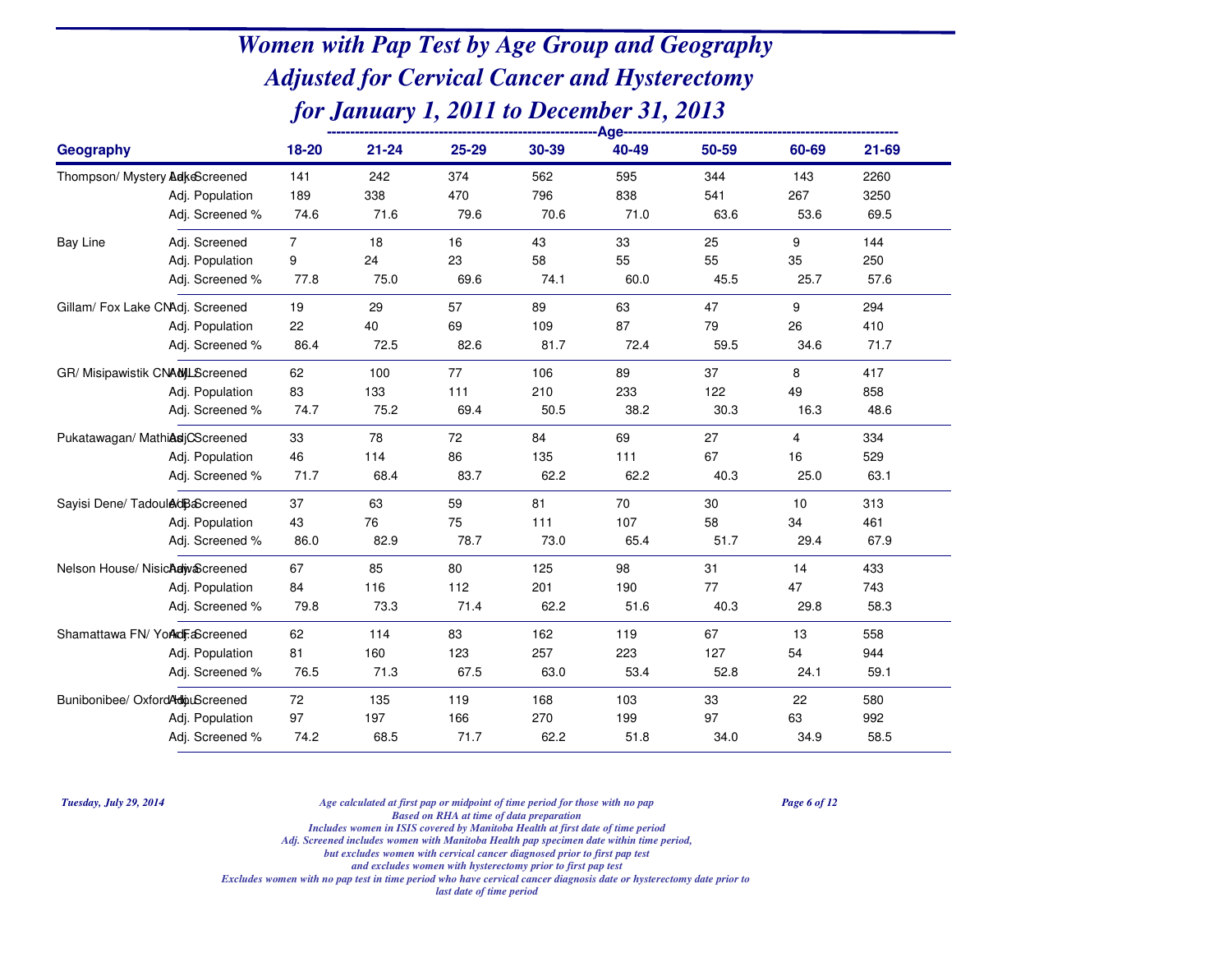| Geography            |                                      | 18-20 | $21 - 24$ | 25-29 | 30-39 | 40-49 | 50-59 | 60-69 | 21-69 |  |
|----------------------|--------------------------------------|-------|-----------|-------|-------|-------|-------|-------|-------|--|
|                      | Cross Lake/ PimicikardialScreened    | 80    | 140       | 147   | 219   | 173   | 77    | 14    | 770   |  |
|                      | Adj. Population                      | 111   | 199       | 193   | 295   | 283   | 166   | 67    | 1203  |  |
|                      | Adj. Screened %                      | 72.1  | 70.4      | 76.2  | 74.2  | 61.1  | 46.4  | 20.9  | 64.0  |  |
|                      | Norway House/ Norwladj. Screened     | 72    | 140       | 150   | 218   | 166   | 67    | 23    | 764   |  |
|                      | Adj. Population                      | 108   | 213       | 212   | 329   | 305   | 198   | 89    | 1346  |  |
|                      | Adj. Screened %                      | 66.7  | 65.7      | 70.8  | 66.3  | 54.4  | 33.8  | 25.8  | 56.8  |  |
| <b>Island Lake</b>   | Adj. Screened                        | 113   | 215       | 189   | 245   | 137   | 47    | 21    | 854   |  |
|                      | Adj. Population                      | 161   | 314       | 297   | 479   | 344   | 218   | 115   | 1767  |  |
|                      | Adj. Screened %                      | 70.2  | 68.5      | 63.6  | 51.1  | 39.8  | 21.6  | 18.3  | 48.3  |  |
| Seven Regions        | Adj. Screened                        | 93    | 132       | 151   | 204   | 211   | 163   | 87    | 948   |  |
|                      | Adj. Population                      | 125   | 190       | 211   | 335   | 388   | 294   | 182   | 1600  |  |
|                      | Adj. Screened %                      | 74.4  | 69.5      | 71.6  | 60.9  | 54.4  | 55.4  | 47.8  | 59.3  |  |
| Macgregor            | Adj. Screened                        | 30    | 56        | 78    | 163   | 145   | 139   | 84    | 665   |  |
|                      | Adj. Population                      | 46    | 88        | 106   | 253   | 220   | 217   | 147   | 1031  |  |
|                      | Adj. Screened %                      | 65.2  | 63.6      | 73.6  | 64.4  | 65.9  | 64.1  | 57.1  | 64.5  |  |
| <b>Rural Portage</b> | Adj. Screened                        | 61    | 123       | 158   | 277   | 214   | 238   | 136   | 1146  |  |
|                      | Adj. Population                      | 99    | 192       | 226   | 407   | 378   | 422   | 276   | 1901  |  |
|                      | Adj. Screened %                      | 61.6  | 64.1      | 69.9  | 68.1  | 56.6  | 56.4  | 49.3  | 60.3  |  |
|                      | Cartier/ St. Francis XtaljieScreened | 50    | 117       | 137   | 356   | 376   | 350   | 184   | 1520  |  |
|                      | Adj. Population                      | 74    | 182       | 183   | 433   | 477   | 465   | 252   | 1992  |  |
|                      | Adj. Screened %                      | 67.6  | 64.3      | 74.9  | 82.2  | 78.8  | 75.3  | 73.0  | 76.3  |  |
|                      | City of Portage La PAdijieScreened   | 122   | 281       | 287   | 525   | 495   | 475   | 292   | 2355  |  |
|                      | Adj. Population                      | 179   | 383       | 387   | 757   | 778   | 847   | 564   | 3716  |  |
|                      | Adj. Screened %                      | 68.2  | 73.4      | 74.2  | 69.4  | 63.6  | 56.1  | 51.8  | 63.4  |  |
|                      | Notre Dame/ St Clauddej. Screened    | 27    | 82        | 79    | 138   | 146   | 157   | 96    | 698   |  |
|                      | Adj. Population                      | 40    | 114       | 96    | 170   | 208   | 212   | 142   | 942   |  |
|                      | Adj. Screened %                      | 67.5  | 71.9      | 82.3  | 81.2  | 70.2  | 74.1  | 67.6  | 74.1  |  |

*Tuesday, July 29, 2014*

 *Age calculated at first pap or midpoint of time period for those with no pap Page 7 of 12 Based on RHA at time of data preparation*

*Includes women in ISIS covered by Manitoba Health at first date of time period*

*Adj. Screened includes women with Manitoba Health pap specimen date within time period,*

*but excludes women with cervical cancer diagnosed prior to first pap test*

*and excludes women with hysterectomy prior to first pap test*

*Excludes women with no pap test in time period who have cervical cancer diagnosis date or hysterectomy date prior to*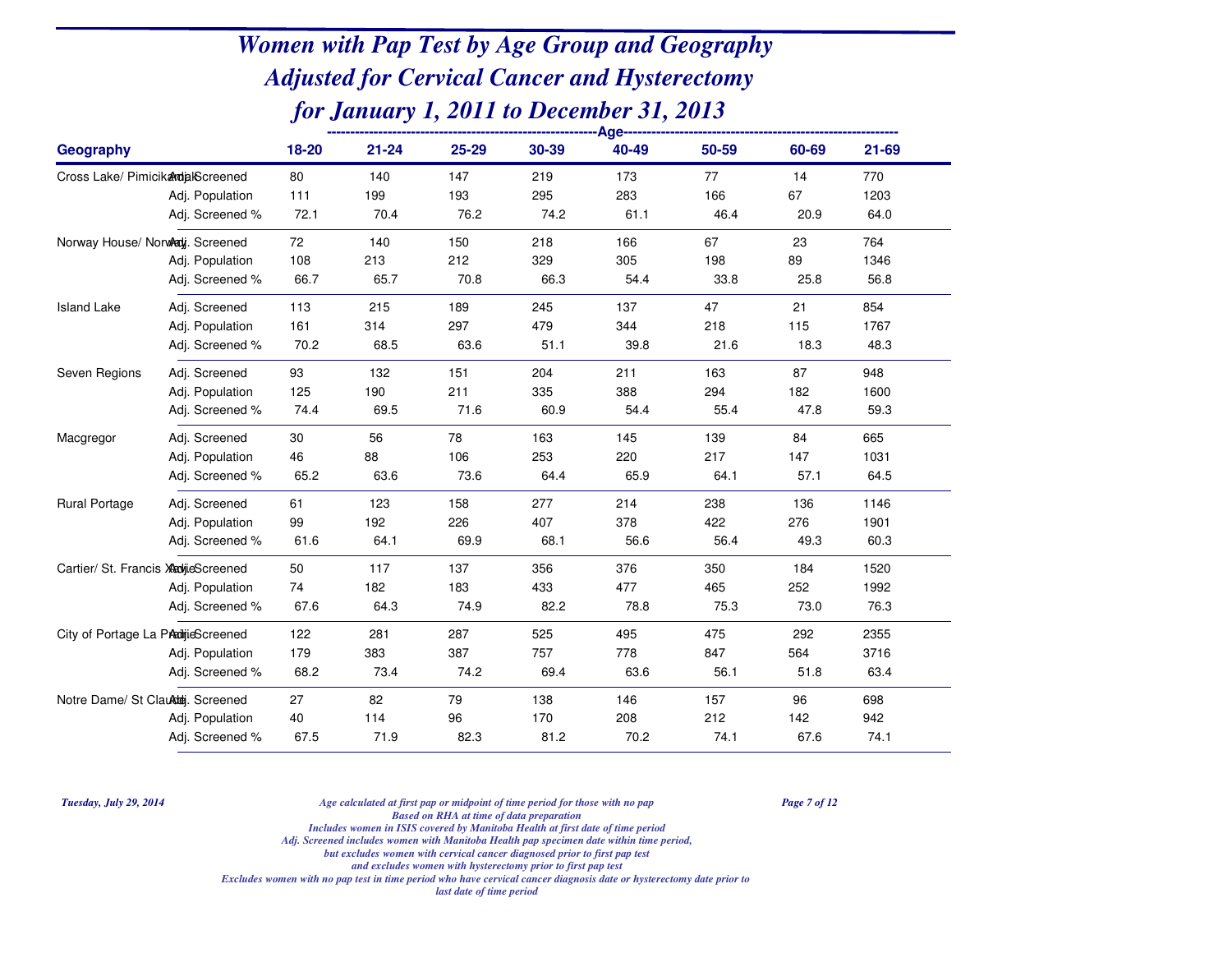| Geography                        |                 | 18-20 | $21 - 24$ | 25-29 | 30-39 | 40-49 | 50-59 | 60-69 | $21 - 69$ |
|----------------------------------|-----------------|-------|-----------|-------|-------|-------|-------|-------|-----------|
| Carman                           | Adj. Screened   | 31    | 81        | 122   | 198   | 175   | 206   | 139   | 921       |
|                                  | Adj. Population | 53    | 130       | 163   | 280   | 260   | 314   | 237   | 1384      |
|                                  | Adj. Screened % | 58.5  | 62.3      | 74.8  | 70.7  | 67.3  | 65.6  | 58.6  | 66.5      |
| Macdonald                        | Adj. Screened   | 53    | 108       | 130   | 377   | 456   | 320   | 166   | 1557      |
|                                  | Adj. Population | 77    | 139       | 170   | 457   | 533   | 402   | 230   | 1931      |
|                                  | Adj. Screened % | 68.8  | 77.7      | 76.5  | 82.5  | 85.6  | 79.6  | 72.2  | 80.6      |
| Morris                           | Adj. Screened   | 34    | 71        | 114   | 206   | 206   | 181   | 97    | 875       |
|                                  | Adj. Population | 58    | 125       | 160   | 269   | 291   | 251   | 157   | 1253      |
|                                  | Adj. Screened % | 58.6  | 56.8      | 71.3  | 76.6  | 70.8  | 72.1  | 61.8  | 69.8      |
| St. Pierre                       | Adj. Screened   | 29    | 83        | 117   | 188   | 163   | 169   | 124   | 844       |
|                                  | Adj. Population | 48    | 113       | 142   | 241   | 215   | 235   | 174   | 1120      |
|                                  | Adj. Screened % | 60.4  | 73.5      | 82.4  | 78.0  | 75.8  | 71.9  | 71.3  | 75.4      |
| <b>Red River South</b>           | Adj. Screened   | 31    | 85        | 83    | 168   | 158   | 178   | 90    | 762       |
|                                  | Adj. Population | 53    | 130       | 113   | 246   | 252   | 285   | 175   | 1201      |
|                                  | Adj. Screened % | 58.5  | 65.4      | 73.5  | 68.3  | 62.7  | 62.5  | 51.4  | 63.4      |
| Lorne/ Louise/ Pemblath Screened |                 | 53    | 84        | 148   | 240   | 226   | 286   | 207   | 1191      |
|                                  | Adj. Population | 75    | 155       | 193   | 334   | 364   | 408   | 325   | 1779      |
|                                  | Adj. Screened % | 70.7  | 54.2      | 76.7  | 71.9  | 62.1  | 70.1  | 63.7  | 66.9      |
| Stanley                          | Adj. Screened   | 13    | 53        | 85    | 173   | 190   | 153   | 61    | 715       |
|                                  | Adj. Population | 69    | 127       | 140   | 297   | 344   | 270   | 119   | 1297      |
|                                  | Adj. Screened % | 18.8  | 41.7      | 60.7  | 58.2  | 55.2  | 56.7  | 51.3  | 55.1      |
| Altona                           | Adj. Screened   | 40    | 130       | 168   | 331   | 321   | 261   | 153   | 1364      |
|                                  | Adj. Population | 117   | 228       | 262   | 514   | 498   | 435   | 276   | 2213      |
|                                  | Adj. Screened % | 34.2  | 57.0      | 64.1  | 64.4  | 64.5  | 60.0  | 55.4  | 61.6      |
| Morden                           | Adj. Screened   | 57    | 146       | 218   | 411   | 316   | 301   | 217   | 1609      |
|                                  | Adj. Population | 118   | 241       | 301   | 554   | 493   | 456   | 348   | 2393      |
|                                  | Adj. Screened % | 48.3  | 60.6      | 72.4  | 74.2  | 64.1  | 66.0  | 62.4  | 67.2      |

*Tuesday, July 29, 2014*

 *Age calculated at first pap or midpoint of time period for those with no pap Page 8 of 12 Based on RHA at time of data preparation*

 *Includes women in ISIS covered by Manitoba Health at first date of time periodAdj. Screened includes women with Manitoba Health pap specimen date within time period,*

*but excludes women with cervical cancer diagnosed prior to first pap test*

*and excludes women with hysterectomy prior to first pap test*

*Excludes women with no pap test in time period who have cervical cancer diagnosis date or hysterectomy date prior to*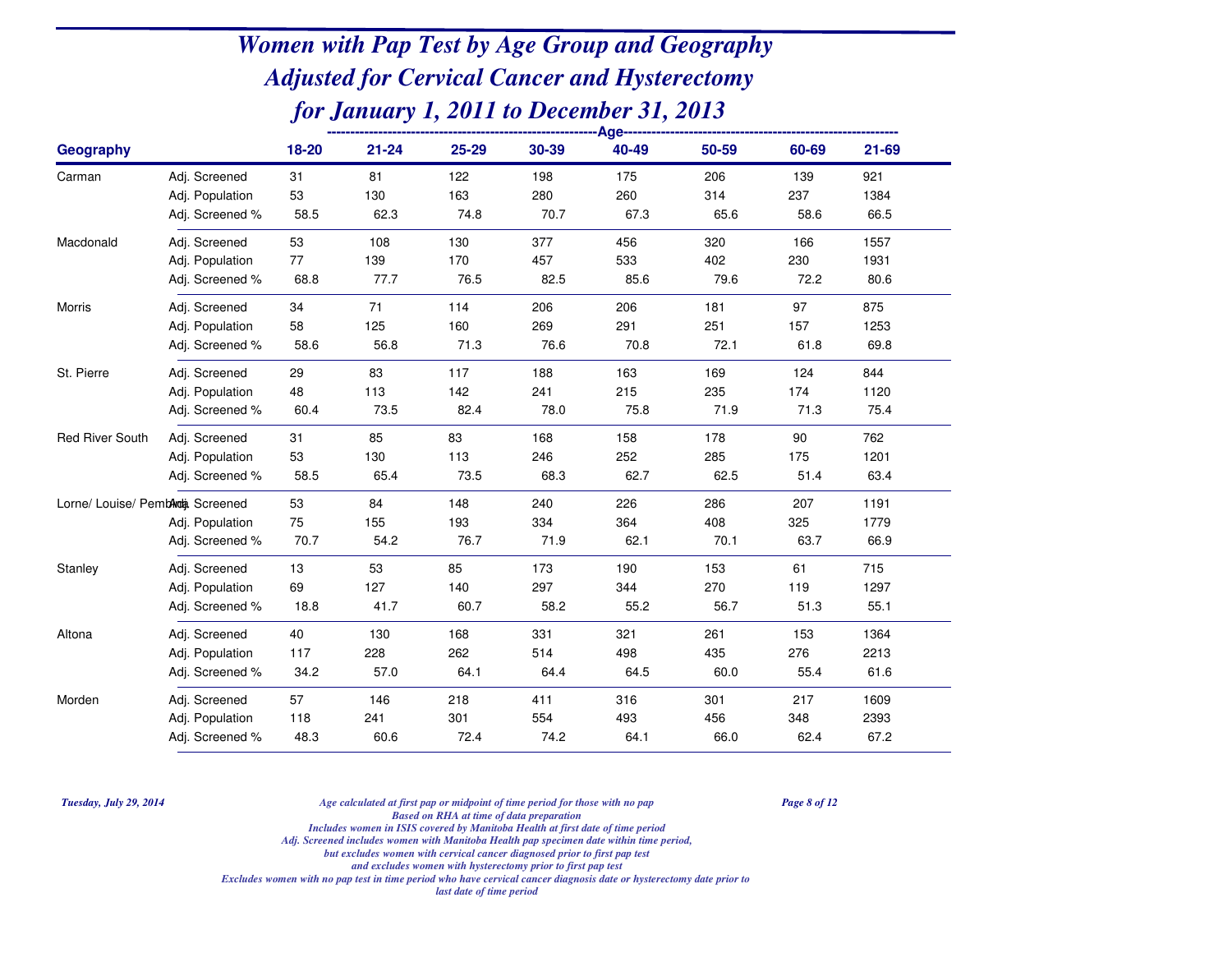| <b>Geography</b>                  |                 | 18-20 | $21 - 24$ | 25-29 | 30-39 | 40-49 | 50-59 | 60-69 | 21-69 |  |
|-----------------------------------|-----------------|-------|-----------|-------|-------|-------|-------|-------|-------|--|
| Winkler                           | Adj. Screened   | 79    | 243       | 303   | 492   | 425   | 341   | 190   | 1994  |  |
|                                   | Adj. Population | 179   | 448       | 480   | 841   | 725   | 627   | 389   | 3510  |  |
|                                   | Adj. Screened % | 44.1  | 54.2      | 63.1  | 58.5  | 58.6  | 54.4  | 48.8  | 56.8  |  |
| Roland/ Thompson Adj. Screened    |                 | 14    | 36        | 37    | 74    | 57    | 73    | 47    | 324   |  |
|                                   | Adj. Population | 28    | 56        | 64    | 113   | 104   | 115   | 74    | 526   |  |
|                                   | Adj. Screened % | 50.0  | 64.3      | 57.8  | 65.5  | 54.8  | 63.5  | 63.5  | 61.6  |  |
| Niverville/ Richot                | Adj. Screened   | 89    | 236       | 379   | 669   | 512   | 393   | 209   | 2398  |  |
|                                   | Adj. Population | 129   | 310       | 460   | 828   | 700   | 530   | 300   | 3128  |  |
|                                   | Adj. Screened % | 69.0  | 76.1      | 82.4  | 80.8  | 73.1  | 74.2  | 69.7  | 76.7  |  |
| Tache                             | Adj. Screened   | 78    | 131       | 231   | 515   | 457   | 362   | 160   | 1856  |  |
|                                   | Adj. Population | 133   | 199       | 291   | 639   | 585   | 486   | 251   | 2451  |  |
|                                   | Adj. Screened % | 58.6  | 65.8      | 79.4  | 80.6  | 78.1  | 74.5  | 63.7  | 75.7  |  |
| Ste Anne/ La Broquekidj. Screened |                 | 78    | 194       | 298   | 468   | 414   | 356   | 221   | 1951  |  |
|                                   | Adj. Population | 118   | 272       | 352   | 620   | 560   | 508   | 362   | 2674  |  |
|                                   | Adj. Screened % | 66.1  | 71.3      | 84.7  | 75.5  | 73.9  | 70.1  | 61.0  | 73.0  |  |
| Steinbach                         | Adj. Screened   | 154   | 404       | 492   | 912   | 757   | 613   | 341   | 3519  |  |
|                                   | Adj. Population | 266   | 637       | 673   | 1286  | 1107  | 887   | 577   | 5167  |  |
|                                   | Adj. Screened % | 57.9  | 63.4      | 73.1  | 70.9  | 68.4  | 69.1  | 59.1  | 68.1  |  |
| Hanover                           | Adj. Screened   | 82    | 224       | 301   | 538   | 454   | 336   | 171   | 2024  |  |
|                                   | Adj. Population | 173   | 349       | 392   | 732   | 657   | 491   | 278   | 2899  |  |
|                                   | Adj. Screened % | 47.4  | 64.2      | 76.8  | 73.5  | 69.1  | 68.4  | 61.5  | 69.8  |  |
| <b>Rural East</b>                 | Adj. Screened   | 25    | 48        | 60    | 110   | 114   | 155   | 125   | 612   |  |
|                                   | Adj. Population | 41    | 74        | 94    | 168   | 183   | 245   | 223   | 987   |  |
|                                   | Adj. Screened % | 61.0  | 64.9      | 63.8  | 65.5  | 62.3  | 63.3  | 56.1  | 62.0  |  |
| Duck Mountain                     | Adj. Screened   | 40    | 70        | 78    | 155   | 146   | 196   | 172   | 817   |  |
|                                   | Adj. Population | 62    | 106       | 120   | 233   | 266   | 309   | 290   | 1324  |  |
|                                   | Adj. Screened % | 64.5  | 66.0      | 65.0  | 66.5  | 54.9  | 63.4  | 59.3  | 61.7  |  |

*Tuesday, July 29, 2014*

 *Age calculated at first pap or midpoint of time period for those with no pap Page 9 of 12 Based on RHA at time of data preparation*

*Includes women in ISIS covered by Manitoba Health at first date of time period*

*Adj. Screened includes women with Manitoba Health pap specimen date within time period,*

*but excludes women with cervical cancer diagnosed prior to first pap test*

*and excludes women with hysterectomy prior to first pap test*

*Excludes women with no pap test in time period who have cervical cancer diagnosis date or hysterectomy date prior to*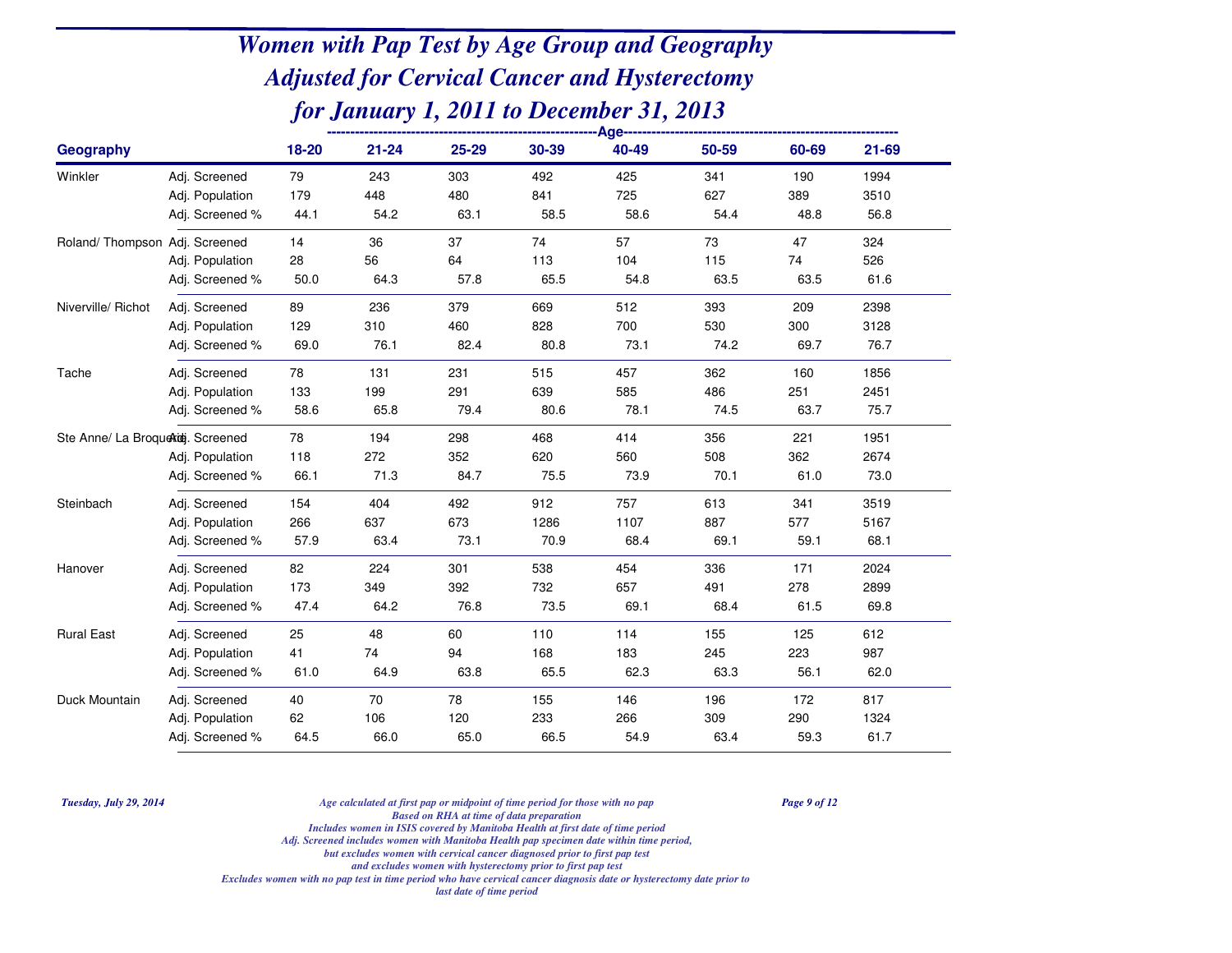| Geography                        |                 | $18 - 20$ | $21 - 24$ | 25-29 | 30-39 | 40-49 | 50-59 | 60-69 | $21 - 69$ |
|----------------------------------|-----------------|-----------|-----------|-------|-------|-------|-------|-------|-----------|
| Porcupine Mountain Adj. Screened |                 | 108       | 165       | 163   | 257   | 245   | 234   | 131   | 1195      |
|                                  | Adj. Population | 154       | 260       | 241   | 459   | 516   | 531   | 385   | 2392      |
|                                  | Adj. Screened % | 70.1      | 63.5      | 67.6  | 56.0  | 47.5  | 44.1  | 34.0  | 50.0      |
| Riding Mountain                  | Adj. Screened   | 36        | 64        | 82    | 146   | 202   | 228   | 136   | 858       |
|                                  | Adj. Population | 49        | 89        | 106   | 221   | 285   | 335   | 277   | 1313      |
|                                  | Adj. Screened % | 73.5      | 71.9      | 77.4  | 66.1  | 70.9  | 68.1  | 49.1  | 65.3      |
| Agassiz Mountain                 | Adj. Screened   | 85        | 120       | 140   | 263   | 242   | 226   | 178   | 1169      |
|                                  | Adj. Population | 125       | 168       | 182   | 384   | 400   | 390   | 316   | 1840      |
|                                  | Adj. Screened % | 68.0      | 71.4      | 76.9  | 68.5  | 60.5  | 57.9  | 56.3  | 63.5      |
| Dauphin                          | Adj. Screened   | 74        | 135       | 166   | 318   | 290   | 316   | 222   | 1447      |
|                                  | Adj. Population | 103       | 175       | 234   | 449   | 447   | 505   | 406   | 2216      |
|                                  | Adj. Screened % | 71.8      | 77.1      | 70.9  | 70.8  | 64.9  | 62.6  | 54.7  | 65.3      |
| Swan River                       | Adj. Screened   | 34        | 49        | 73    | 144   | 167   | 149   | 94    | 676       |
|                                  | Adj. Population | 53        | 100       | 111   | 252   | 304   | 296   | 244   | 1307      |
|                                  | Adj. Screened % | 64.2      | 49.0      | 65.8  | 57.1  | 54.9  | 50.3  | 38.5  | 51.7      |
| Brandon West End Adj. Screened   |                 | 171       | 352       | 403   | 772   | 640   | 661   | 425   | 3253      |
|                                  | Adj. Population | 230       | 472       | 517   | 953   | 844   | 865   | 597   | 4248      |
|                                  | Adj. Screened % | 74.3      | 74.6      | 77.9  | 81.0  | 75.8  | 76.4  | 71.2  | 76.6      |
| Brandon North Hill               | Adj. Screened   | 71        | 152       | 173   | 305   | 280   | 316   | 237   | 1463      |
|                                  | Adj. Population | 91        | 200       | 217   | 404   | 393   | 425   | 326   | 1965      |
|                                  | Adj. Screened % | 78.0      | 76.0      | 79.7  | 75.5  | 71.2  | 74.4  | 72.7  | 74.5      |
| Brandon Downtown Adj. Screened   |                 | 95        | 255       | 276   | 465   | 329   | 257   | 157   | 1739      |
|                                  | Adj. Population | 141       | 347       | 354   | 620   | 490   | 405   | 303   | 2519      |
|                                  | Adj. Screened % | 67.4      | 73.5      | 78.0  | 75.0  | 67.1  | 63.5  | 51.8  | 69.0      |
| Brandon South End Adj. Screened  |                 | 77        | 174       | 228   | 443   | 401   | 399   | 249   | 1894      |
|                                  | Adj. Population | 108       | 262       | 295   | 566   | 536   | 538   | 350   | 2547      |
|                                  | Adj. Screened % | 71.3      | 66.4      | 77.3  | 78.3  | 74.8  | 74.2  | 71.1  | 74.4      |

*Tuesday, July 29, 2014*

*Age calculated at first pap or midpoint of time period for those with no pap Page 10 of 12*

*Based on RHA at time of data preparation*

*Includes women in ISIS covered by Manitoba Health at first date of time period*

 *Adj. Screened includes women with Manitoba Health pap specimen date within time period,but excludes women with cervical cancer diagnosed prior to first pap test*

*and excludes women with hysterectomy prior to first pap test*

*Excludes women with no pap test in time period who have cervical cancer diagnosis date or hysterectomy date prior to*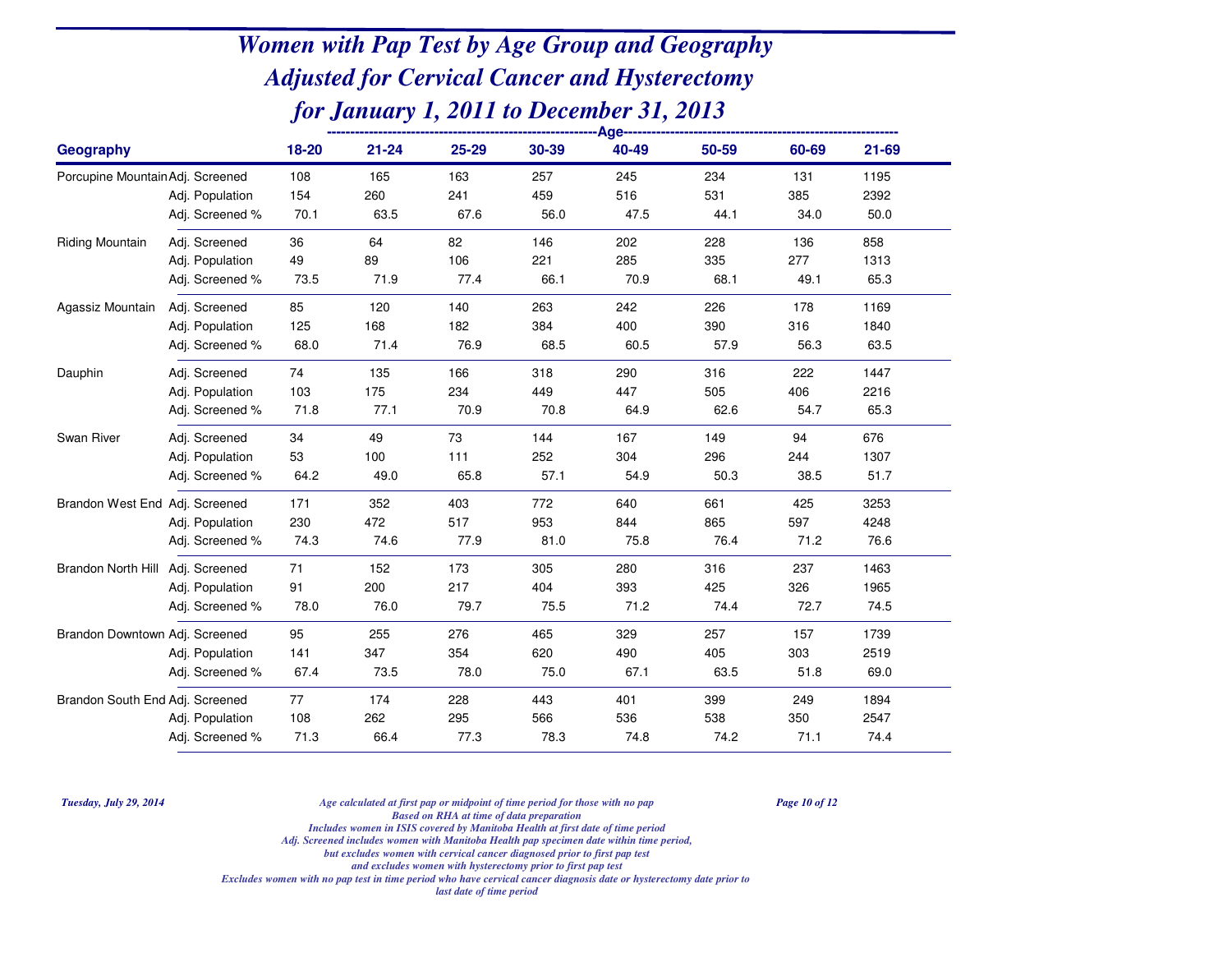| Geography                         |                 | 18-20 | $21 - 24$   | 25-29 | 30-39 | 40-49 | 50-59     | 60-69       | $21 - 69$ |
|-----------------------------------|-----------------|-------|-------------|-------|-------|-------|-----------|-------------|-----------|
| Brandon East End Adj. Screened    |                 | 60    | 141         | 203   | 274   | 215   | 177       | 124         | 1134      |
|                                   | Adj. Population | 83    | 198         | 249   | 357   | 292   | 249       | 196         | 1541      |
|                                   | Adj. Screened % | 72.3  | 71.2        | 81.5  | 76.8  | 73.6  | 71.1      | 63.3        | 73.6      |
| Asessippi                         | Adj. Screened   | 90    | 172         | 176   | 302   | 327   | 337       | 201         | 1515      |
|                                   | Adj. Population | 136   | 268         | 276   | 525   | 638   | 677       | 491         | 2875      |
|                                   | Adj. Screened % | 66.2  | 64.2        | 63.8  | 57.5  | 51.3  | 49.8      | 40.9        | 52.7      |
| Little SaskatchewanAdj. Screened  |                 | 98    | 191         | 220   | 403   | 408   | 474       | 282         | 1978      |
|                                   | Adj. Population | 133   | 258         | 300   | 556   | 603   | 751       | 545         | 3013      |
|                                   | Adj. Screened % | 73.7  | 74.0        | 73.3  | 72.5  | 67.7  | 63.1      | 51.7        | 65.6      |
| <b>Turtle Mountain</b>            | Adj. Screened   | 69    | 153         | 185   | 319   | 336   | 376       | 272         | 1641      |
|                                   | Adj. Population | 107   | 226         | 246   | 483   | 516   | 598       | 451         | 2520      |
|                                   | Adj. Screened % | 64.5  | 67.7        | 75.2  | 66.0  | 65.1  | 62.9      | 60.3        | 65.1      |
| Souris River                      | Adj. Screened   | 118   | 274         | 308   | 455   | 467   | 510       | 349         | 2363      |
|                                   | Adj. Population | 183   | 401         | 419   | 726   | 769   | 828       | 653         | 3796      |
|                                   | Adj. Screened % | 64.5  | 68.3        | 73.5  | 62.7  | 60.7  | 61.6      | 53.4        | 62.2      |
| Whitemud                          | Adj. Screened   | 61    | 154         | 201   | 399   | 360   | 414       | 333         | 1861      |
|                                   | Adj. Population | 89    | 232         | 272   | 551   | 536   | 605       | 482         | 2678      |
|                                   | Adj. Screened % | 68.5  | 66.4        | 73.9  | 72.4  | 67.2  | 68.4      | 69.1        | 69.5      |
| Spruce Woods                      | Adj. Screened   | 93    | 238         | 292   | 481   | 478   | 500       | 325         | 2314      |
|                                   | Adj. Population | 151   | 348         | 396   | 672   | 696   | 775       | 594         | 3481      |
|                                   | Adj. Screened % | 61.6  | 68.4        | 73.7  | 71.6  | 68.7  | 64.5      | 54.7        | 66.5      |
| Winnipeg - Urban                  | Adj. Screened   | 0     | $\mathbf 0$ | 0     | 0     | 0     | $\pmb{0}$ | $\mathbf 0$ | $\pmb{0}$ |
|                                   | Adj. Population | 0     | 0           | 0     | 0     | 0     | 0         | 0           | 0         |
|                                   | Adj. Screened % | 0.0   | 0.0         | 0.0   | 0.0   | 0.0   | 0.0       | 0.0         | 0.0       |
| Winnipeg - ChurchillAdj. Screened |                 | $10$  | 12          | 23    | 43    | 32    | 26        | 5           | 141       |
|                                   | Adj. Population | 12    | 18          | 33    | 56    | 50    | 55        | 16          | 228       |
|                                   | Adj. Screened % | 83.3  | 66.7        | 69.7  | 76.8  | 64.0  | 47.3      | 31.3        | 61.8      |

*Tuesday, July 29, 2014*

 *Age calculated at first pap or midpoint of time period for those with no pap Page 11 of 12 Based on RHA at time of data preparation*

 *Includes women in ISIS covered by Manitoba Health at first date of time periodAdj. Screened includes women with Manitoba Health pap specimen date within time period,*

*but excludes women with cervical cancer diagnosed prior to first pap test*

*and excludes women with hysterectomy prior to first pap test*

*Excludes women with no pap test in time period who have cervical cancer diagnosis date or hysterectomy date prior to*